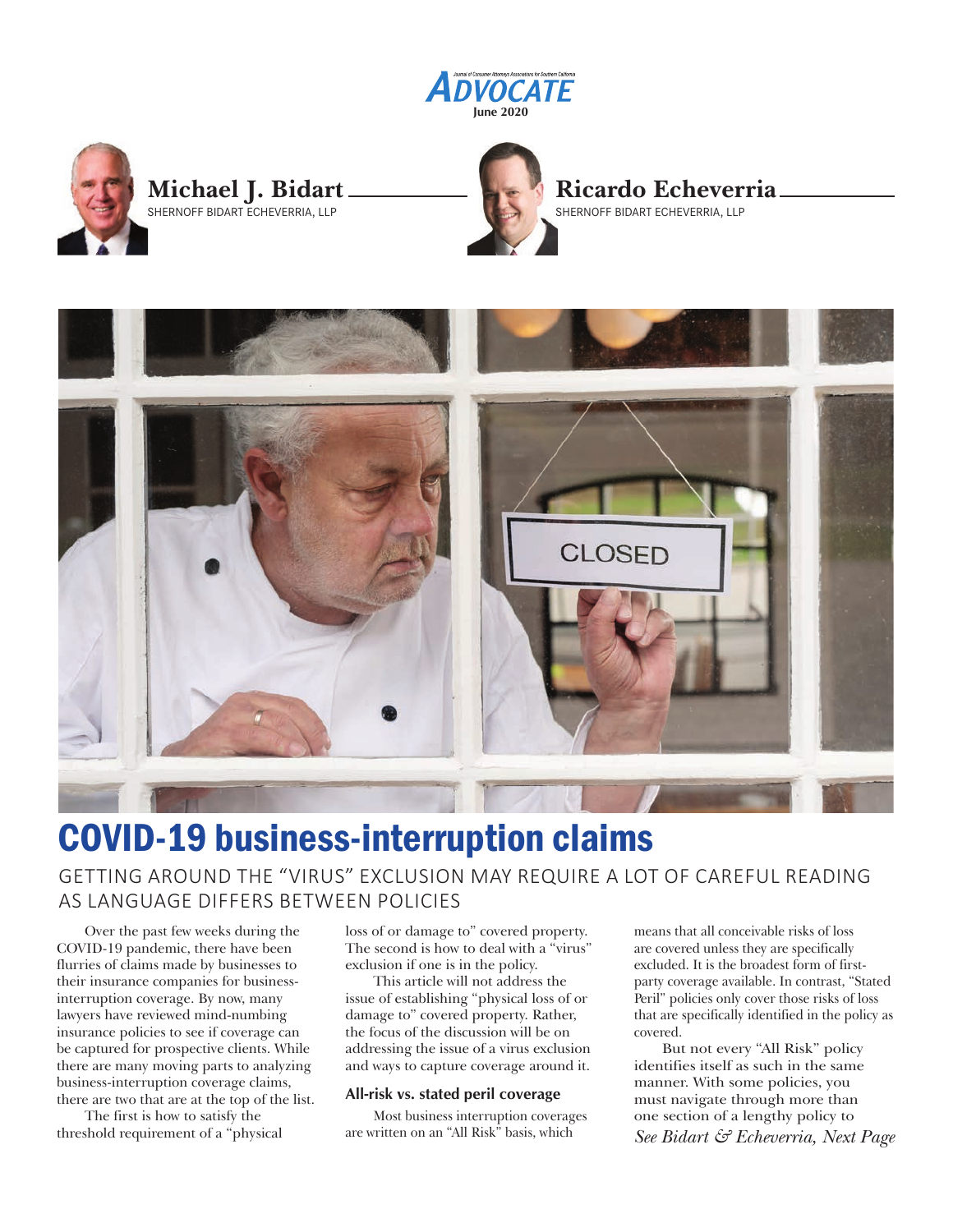

determine if the policy is indeed an "All risk" policy. The following are examples taken from actual insurance policies that grant "All Risk" coverage albeit in different ways.

#### *"All Risk" policy example #1*

The following example is taken from the Declarations section of a policy that expressly indicates that it is an "ALL RISK" policy at the outset:

E. INSURANCE PROVIDED: This Policy covers property, as described in this Policy, against ALL RISKS OF PHYSICAL LOSS OR DAMAGE, except as hereinafter excluded, while located as follows:

(Emphasis added).

This policy example clearly indicates on its face in the grant of coverage that it is an "All Risk" policy. But others aren't so obvious.

#### *"All Risk" policy example #2*

This next example requires the reader to look at two sections of the policy to determine that the policy is written on an "All Risk" basis:

> SECTION IV – TIME ELEMENT LOSS INSURED

The Company will pay for the actual Time Element loss the Insured sustains, as provided in the

Time Element Coverages, during the Period of Liability. The Time Element loss must result from the necessary Suspension of the Insured's business activities at an Insured Location. The Suspension must be due to direct physical loss of or damage to Property (of the type insurable under this Policy other than Finished Stock) caused by a *Covered Cause of Loss* at the Location, or as provided in Off Premises Storage for Property Under Construction Coverages.

(Emphasis added).

At first blush, one might think that this would be a "Stated Peril" policy because it requires that there be a "Covered Cause of Loss" in order to trigger coverage. However, this policy further defined a "Covered Cause of Loss" as follows: "Covered Cause of Loss – All risks of direct physical loss of or damage from any cause unless excluded." (Emphasis added).

Based on this definition, the Policy provides coverage on an "All Risk" basis since a "Covered Cause of Loss" is in fact defined as "All Risks…unless excluded." In essence, a "Covered Cause of Loss" under this policy is the equivalent of a Non-Excluded Peril.

#### *"All Risk" policy example #3*

In this third example, the policy provides "All-Risk" coverage through four sections of the policy. First, the insuring agreement of the policy coverage form states the following:

A.Coverage

We will pay for the actual loss of Business Income you sustain due to the necessary "suspension" of your "operations" during the "period of restoration." The "suspension" must be caused by direct physical loss of or damage to property at premises which are described in the Declarations and for which a Business Income Limit of Insurance is shown in the Declarations. The loss or damage must be *caused by or result from a Covered Cause of Loss*. (Emphasis added).

Second, in the definitions section the policy defines a "Covered Cause of Loss" as follows:

*3. Covered Causes of Loss, Exclusions And Limitations*

*See applicable Causes Of Loss form as shown in the Declarations*.

(Emphasis added).

Third, the Declarations section of this policy indicates the following "Cause of Loss" form is made part of the Policy: "CAUSES OF LOSS – ENHANCED FORM."

Fourth, turning to the "CAUSES OF

LOSS – ENHANCED FORM" that is part of the policy provides the following:

A. Covered Causes Of Loss

When Enhanced is shown in the Declarations, Covered Causes of Loss means direct physical loss unless the loss is excluded or limited in this policy. (Policy Form MS52021212, p. 1 of 13.)

Connecting the dots between these four provisions, the policy provides

"All-Risk" coverage in that it covers all "direct physical loss" unless "excluded or limited."

Under each of these "All Risk" policy examples, every peril conceivable is covered unless it is specifically excluded.

#### **California rules of construction**

California law requires that grants of coverage be interpreted *broadly* to afford the greatest possible protection to the insured, while exclusions are interpreted *narrowly* and against the insurer. (See *Shade Foods, Inc., v. Innovative Products Sales* (2000) 78 Cal.App.4th 847, 867; *Reserve Ins. Co. v. Pisciotta* (1982) 30 Cal.3d 800, 808.)

Also, if a policy provision is capable of two or more reasonable interpretations, then it is considered *ambiguous*. (*Stamm Theatres, Inc., v. Hartford Casualty Ins. Co*. (2001) 93 Cal.App.4th 531). Ambiguities must be resolved against an insurance company and *in favor of the insured.* (*Reserve Ins. Co. v. Pisciotta* (1982) 30 Cal.3d 800, 807-808).

Finally, the *burden of proof* to establish that a loss is excluded from coverage rests with the insurer under well-settled California law:

First- and third-party coverage is today typically provided in a single policy, and under both types of coverage, once the insured shows that an event falls within the scope of basic coverage under the policy, the *burden is on the insurer* to prove a claim is *specifically excluded*. [Citations.] Moreover, exclusionary clauses are interpreted narrowly, whereas clauses identifying coverage are interpreted broadly. [Citations.]

(Emphasis added.) (*See Garvey v. State Farm*, 48 Cal.3d at 406, *citing Clemmer v. Hartford Ins.* (1978) 22 Cal.3d 865, 880; *Reserve Ins. Co. v. Pisciotta* (1982) 30 Cal.3d 800, 808.)

In the case of an "All Risk" policy, the starting premise is that every potential cause of loss is covered, and the burden of proving that any exclusion applies will rest with the carrier.

*See Bidart & Echeverria, Next Page*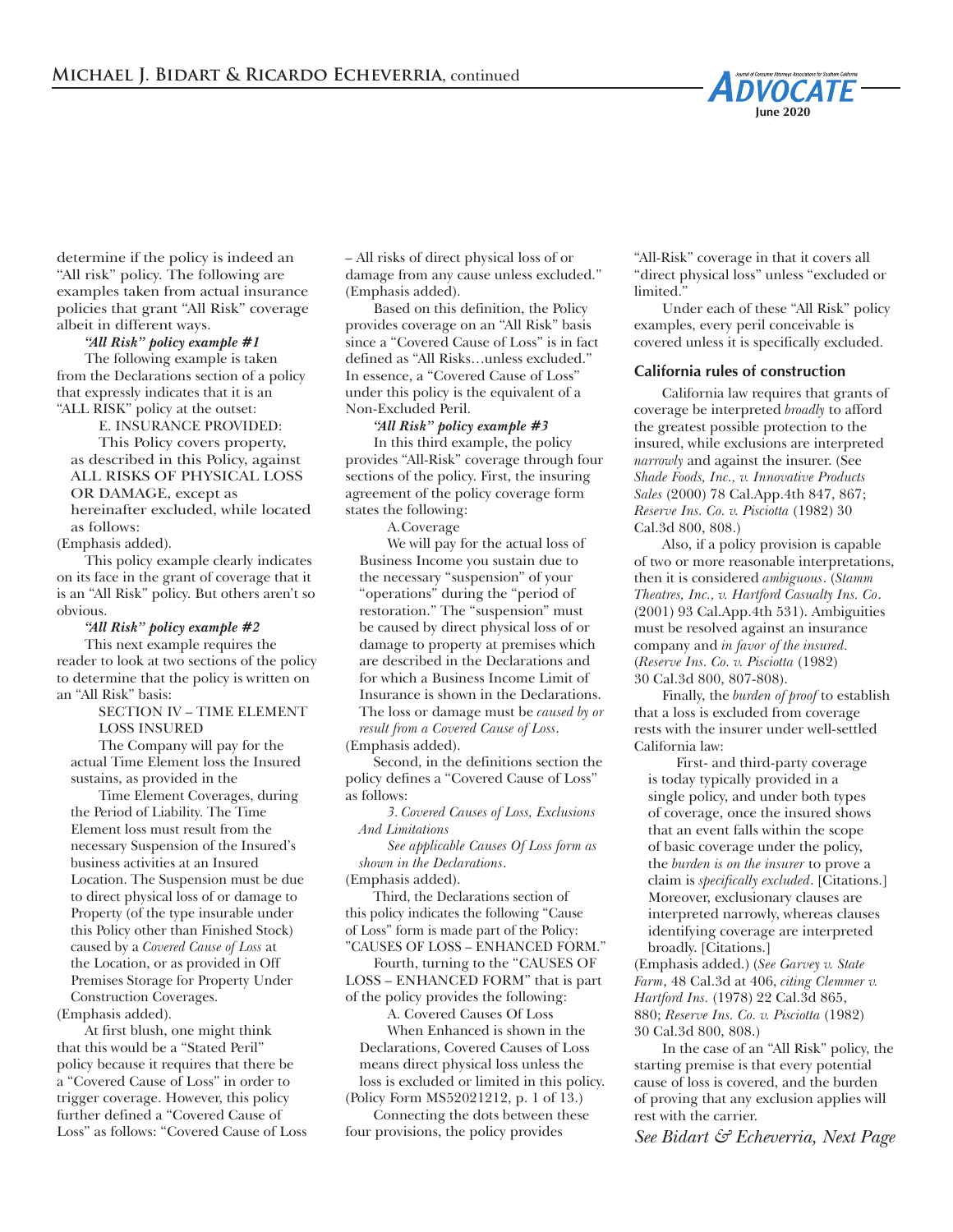

#### **The virus exclusion**

One of the key reasons insurance companies are denying these business interruption claims is relying upon a virus exclusion in the policy. While not every policy contains a virus exclusion, for those that do, the exclusion can present itself in different ways.

#### *The ISO Virus Exclusion*

The most common form of virus exclusion is the ISO Virus Exclusion, which provides the following in relevant part: "We will not pay for loss or damage *caused by or resulting from any virus*, bacterium or other micro-organism that includes or is capable of inducing physical distress, illness or disease." (ISO Virus Exclusion) (Emphasis added).

While the scope of ISO Virus Exclusion excludes loss or damage "caused by or resulting from any virus,…" other non-ISO virus exclusions are more narrow.

#### *Contamination exclusion due to the "actual or suspected" presence of virus*

The following is taken from a policy that did not contain the ISO Virus Exclusion but did contain an exclusion for "Contamination":

This Policy excludes:

*Contamination*, and any cost due to contamination including the inability to use or occupy property or any cost of making property safe or suitable for use or occupancy. If contamination due only to the actual not suspected presence of contaminant(s) directly results from other physical damage not excluded by this Policy, then only physical damage caused by such contamination may be insured. This exclusion does not apply to radioactive contamination which is excluded elsewhere in this Policy.

This particular policy defined *"contaminant"* as "anything that causes "*contamination.*"

The policy then defined "*contamination*" as:

*any condition of property due to the actual or suspected presence of* any foreign substance, impurity, pollutant, hazardous material, poison, toxin, pathogen or pathogenic organism,

bacteria, *virus,* disease causing or illness causing agent, fungus, mold or mildew. (Emphasis added).

Under this policy, the "contamination" exclusion would trigger if there is the *"actual or suspected presence of… any "virus."* Notably, unlike the ISO Virus exclusion which excludes loss or damage "*caused by or resulting from… any virus,"* this "Contamination" exclusion tethers the *"actual or suspected presence of… any virus" to a "condition of property."* Thus, under this "Contamination" exclusion, it would be the carrier's burden to establish that the covered property had the *"actual or suspected presence of…any virus."*

*Contamination exclusion due to the "actual" presence of virus*

The following is another policy example containing a "Contamination" exclusion that provides:

This Policy excludes the following unless it results from direct physical loss or damage not excluded by this Policy.

Contamination, and any cost due to Contamination including the

inability to use or occupy

property or any cost of making property safe or suitable for use or occupancy, except as provided by the Radioactive Contamination Coverage of this Policy.

(Emphasis added).

This policy then defines "Contamination" as follows:

*Contamination (Contaminated) – Any condition of property due to the actual presence of* any foreign substance, impurity, pollutant, hazardous material, poison, toxin, pathogen or pathogenic organism, bacteria, *virus*, disease causing or illness causing agent, Fungus, mold or mildew. (Emphasis added)

This particular "Contamination" exclusion requires the "actual presence of …any virus" on property, and not the "actual *or suspected* presence of… any "virus." Again, it will be the carrier's burden to prove that the exclusion applies. But the burden would be enhanced under this provision to establish the "actual presence" instead of just the "actual or suspected presence" of a virus.

These are three examples of how a virus exclusion can present itself in a policy. *But, the mere presence of a virus exclusion does not end the coverage inquiry.* 

The carrier must first meet its burden of proof to establish that the virus exclusion applies in the first instance. This may prove to be a difficult hurdle for carriers that have either form of the "Contamination" exclusion set forth above. Even if the carrier is able to establish that a virus exclusion applies, such exclusion must then be compared with other nonexcluded perils that may have contributed to causing the insured's loss.

#### **Non-excluded government actions or orders**

Many insured businesses, such as restaurants and gyms, that have been deemed "non-essential" have been shut down because of governmental orders. Thus, it is important to evaluate each policy to determine if the types of governmental orders that are at issue are non-excluded perils.

As stated at the outset, most of these policies provide "All-Risk" coverage so that all non-excluded perils are covered. A common exclusion in many "All Risk" policies is for "Government Action." But the scope of the "Government Action" exclusion is usually limited to governmental actions regarding the "seizure or destruction of property." Specifically, take the following "Government Action" exclusion from one policy:

We will not pay for loss or damage caused directly or indirectly by any of the following:

c. Government Action Seizure or destruction of property by order of government authority.

But we will pay for loss or damage caused by or resulting from acts of destruction ordered by governmental authority and taken at the time of a fire to prevent its spread, if the fire would be covered under this Coverage Part. (Emphasis added).

*See Bidart & Echeverria, Next Page*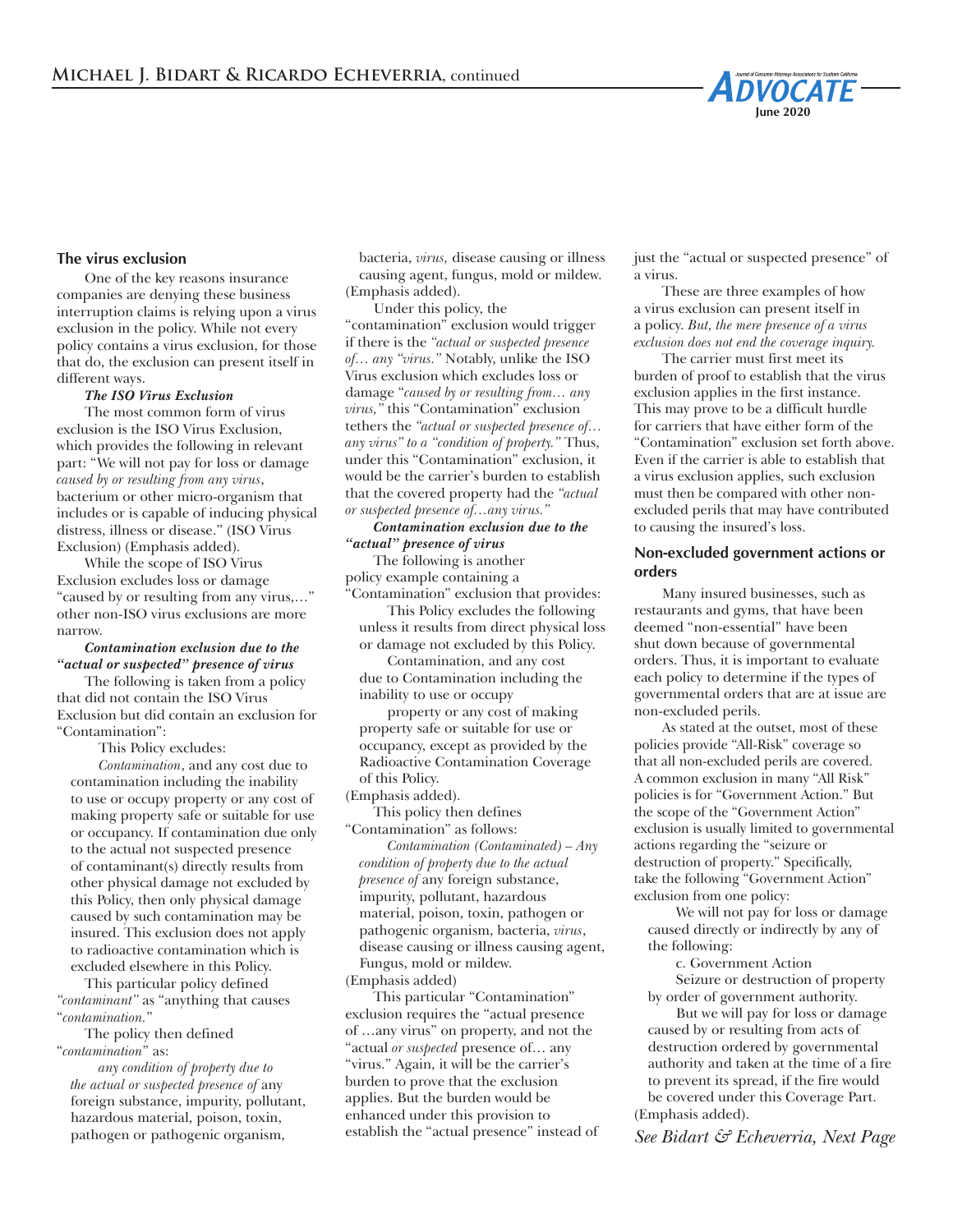

Thus, this policy recognizes a "Government Action" as a "cause" of loss or damage, but limits the scope of the exclusion to government actions resulting in a "seizure or destruction of property." Accordingly, since this is an "All-Risk" policy, other types of "Government Actions," such as the various governmental orders that closed non-essential businesses are not excluded from coverage.

The following is another example of an exclusion taken from an "All Risk" policy that excluded an "order of governmental or public authority," but also limited its application:

This Policy *excludes direct physical loss or damage directly or indirectly caused by or resulting from any of the following* regardless of any other cause or event, whether or not insured under this Policy, contributing concurrently or in any other sequence to the loss:

War, invasion, act of foreign enemy, hostilities or warlike operations (whether war be declared or not), civil war, rebellion, revolution, insurrection, civil commotion assuming the proportions of or amounting to an uprising, military or usurped power, nationalization, confiscation, requisition, *seizure or destruction by the government or any public authority*, including action in hindering, combating or defending against any of these. However, destruction by *order of governmental or public authority* to prevent spread of fire is covered. (Emphasis added.)

This policy excludes an "order of governmental or public authority" resulting in the "seizure or destruction" of property. It goes on to make an exception to that exclusion in cases where the "seizure or destruction…order of governmental or public authority" was to prevent the spread of a fire.

But, the important takeaway is that this policy recognizes an "order of governmental or public authority" as a potential "cause" of loss or damage. Notably, since this was an "All-Risk" policy, and the policy only identified

"orders of governmental or public authority" that result in "seizure or destruction" of property as excluded perils, it means that all other types of "orders of governmental or public authority" are non-excluded perils. Again, this would include the various governmental orders that forced nonessential businesses to close their doors.

When evaluating these policies, it is imperative to look to the limited scope of the exclusions for government actions or orders. The focus is not what the exclusion takes away, but rather, what it leaves behind and doesn't take away. The above policy examples demonstrate how the limited scope of the exclusion actually establishes government actions or orders as non-excluded perils in the analysis.

#### **Concurrent-causation analysis**

Assuming that the carrier can meet its burden of proving that a "virus" exclusion applies, and further assuming that a non-excluded peril of a "government action or order" is at play, the next step is to conduct a concurrent cause analysis.

A first-party concurrent-cause analysis comes into play where a nonexcluded peril and an excluded peril combine to cause a loss. In such cases, so long as the non-excluded peril is the "Efficient Proximate Cause," there is coverage for the loss. This is so even though an excluded peril concurrently contributed to producing the loss. The "Efficient Proximate Cause" is also referred to as the "Predominate Cause."

We know that the order of events was that the COVID-19 virus came into existence, became a pandemic, which resulted in the various government orders adversely affecting non-essential businesses. In a concurrent-cause analysis, one can anticipate that the carrier will argue that the virus was the "Predominant Cause" since it is what "triggered" the government orders.

But, given the California Supreme Court language from *Sabella v. Wisler*  (1963) 59 Cal.2d 21, 31-32.*,* and then later its further clarification in *Garvey* 

*v. State Farm* (1989) 48 Cal.3d 395, the "Predominant Cause" is not automatically the "triggering" cause:

[I]n determining whether a loss is within an exception in a policy, where there is a concurrence of different causes, *the efficient cause – the one that sets others in motion – is the cause to which the loss is to be attributed*, though other causes may follow it, and operate more immediately in producing the disaster." (*Sabella v. Wisler* (1963) 59 Cal.2d 21, 31-32. (Emphasis added).)

*"Sabella* . . . sets forth a workable rule of coverage that provides a fair result within the reasonable expectations of both the insured and the insurer whenever there exists a causal or dependent relationship between covered and excluded perils." *Garvey v. State Farm* (1989) 48 Cal.3d 395 (*Id*. at 404.)

. . . We use the term *'efficient proximate cause'* (meaning *predominant cause*) when referring to the *Sabella* analysis because we believe the phrase *'moving cause' can be misconstrued to deny coverage erroneously, particularly when it is understood literally to mean the 'triggering' cause*.

(*Id.* at 403.) (Emphasis added).

In a concurrent-causation analysis between an excluded peril of "virus" on the one hand, and a non-excluded peril of a "government action or order" on the other hand, it can be credibly argued that the government orders were the predominant cause of loss. This is because the government orders are what directly caused the shutdown of non-essential businesses. Before the government orders were issued, even though the virus existed in California and other parts of the world, these businesses were still allowed to keep their doors open and conduct business in a normal fashion. However, once the government orders were issued, the businesses were forced to temporarily close their doors.

Thus, if a non-excluded peril of a "government action or order" is deemed *See Bidart & Echeverria, Next Page*